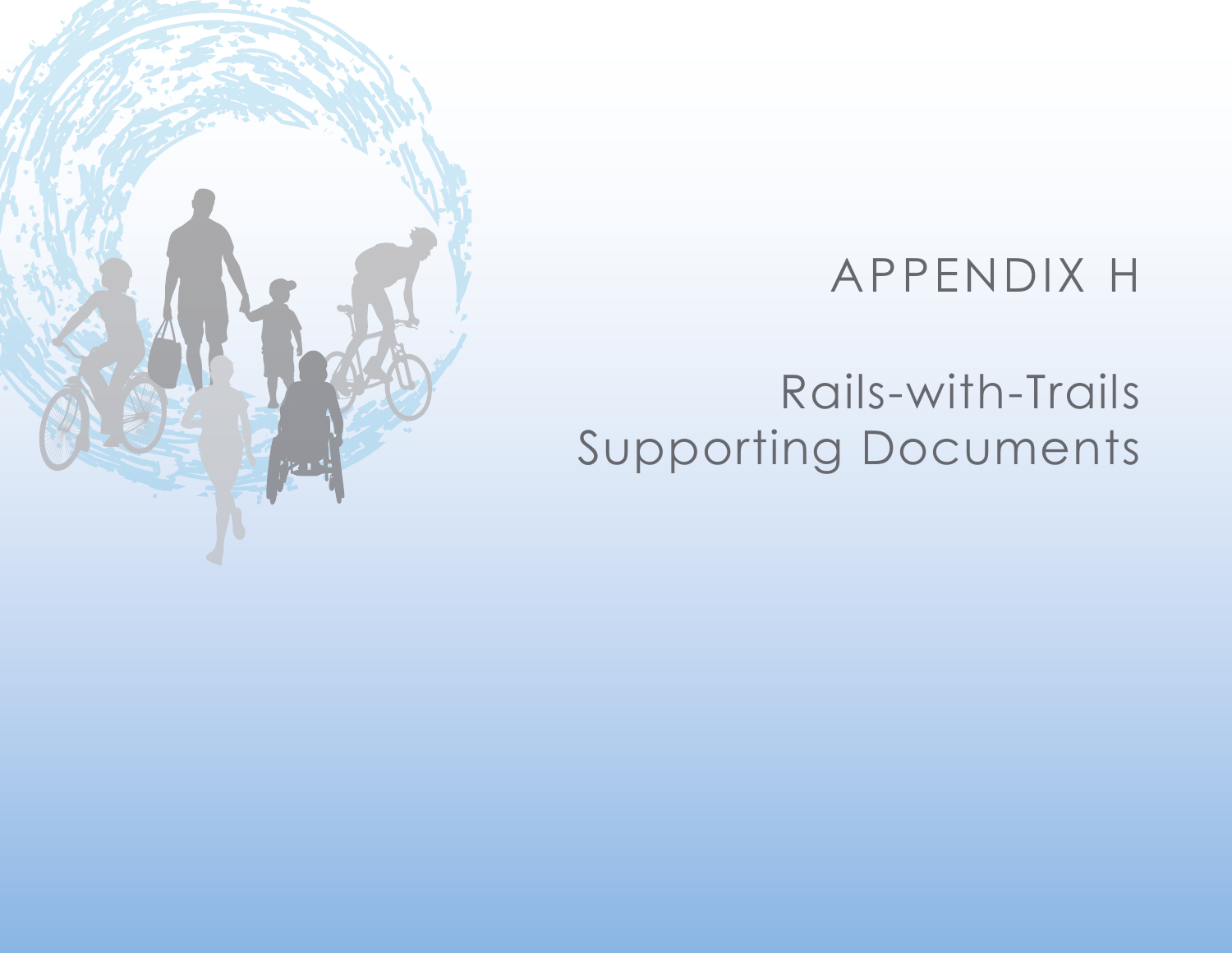### A Survey of Trails Along Active Rail Lines



SAN FRANCISCO BAY TRAIL (PHOTO: RAILS-TO-TRAILS CONSERVANCY)

#### Rails-to-Trails Conservancy

Rails-to-Trails Conservancy (RTC) serves as the national voice for more than 100,000 members and supporters. We've help develop more than 15,000 miles of rail-trail throughout the country, and thousands of miles of potential rail-trails waiting to be built. We have supported the tremendous growth and development of railtrails since opening our doors on February 1, 1986, and we remain dedicated to the creation of a nationwide network of trails and connecting corridors. Further, RTC is committed to enhancing the health of America's environment, transportation, economy, neighborhoods and people—ensuring a better future made possible by trails and the connections they inspire.



NOVEMBER 2009

H-2 | RAILS-WITH-TRAILS SUPPORTING DOCUMENTS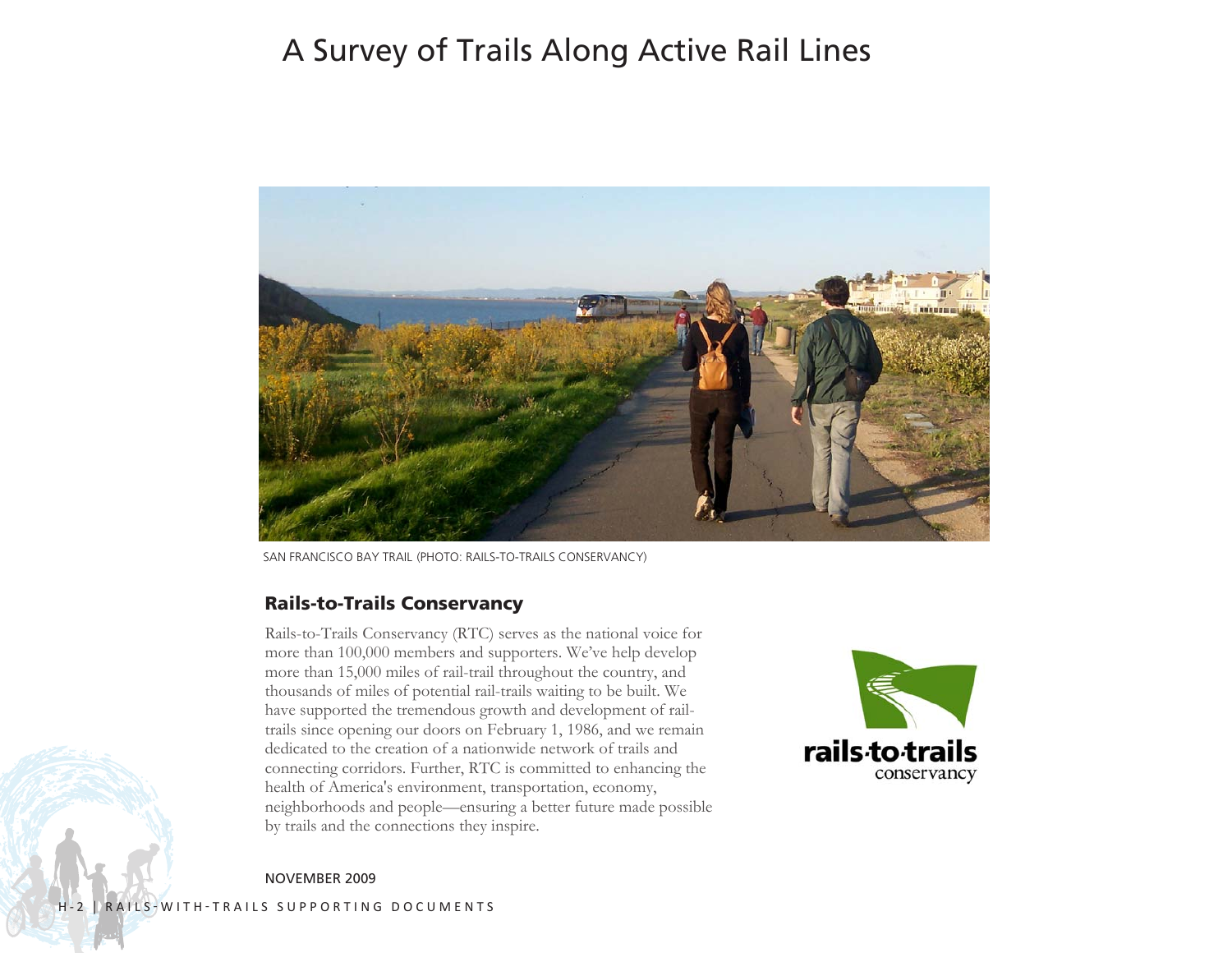#### RAILS-TO-TRAILS SURVEY ALONG ACTIVE RAIL LINES

The following report has been extracted from the original report and does not contain any of the original images. The original report can be viewed on the Rails to Trails conservancy website at this link: http://www.railstotrails.org/resources/documents/ourWork/west/California\_RWT\_Survey.pdf

#### EXECUTIVE SUMMARY

Every day, thousands of Californians safely use and enjoy trails located along active rail lines. Because these trails offer access to transit, transportation options to important destinations, and recreational and exercise opportunities, rail-with-trail projects are booming in California. Railroads and transit agencies have mixed responses to the trails, but in some cases they have been embraced to increase ridership and reduce trespassing across the tracks. Rail-with-trails projects are a valuable tool to improve the transportation network for bicycles and pedestrians, while at the same time improving access to open space and providing recreation opportunities. ROSE CANYON BIKE PATH, SAN DIEGO (PHOTO: RAILS-TO-TRAILS CONSERVANCY)

Purpose: This report gives a California-focused update to the November 2000 Rails-with-Trails report published by Rails-to-Trails Conservancy. It is intended to help trail project advocates by providing information gleaned from Rails-with-Trails, existing projects and specific examples of design. For more general information on rail-with-trail projects, the November 2000 report can give additional case studies and figures from a nationwide perspective. Rails-with-Trails is easily accessed on the RTC website: www.railstotrails.org/resources/documents/resource\_docs/Rails-with-trails%20Report%20reprint\_1-06\_lr.pdf

In 2002, the U.S. Department of Transportation also published an exhaustive report on rail-with-trail projects that includes design, planning and safety guidance. It is available on their website: www.fhwa.dot.gov/environment/rectrails/rwt/toc.htm

#### CALIFORNIA RAILS-WITH-TRAILS 2

GROWTH: The growth and popularity of rails-with-trails appears to parallel the growth of traditional rail-trails. This report analyzes 21 existing rail-with-trail projects—up from the seven California rails-with-trails that were identified in Rails-to-Trails Conservancy's 2000 report. At least another five rails-with-trails are being planned.

DUAL BENEFIT: Constructing a trail along an active railroad doubles the value a community derives from the rail corridor and provides citizens with an extra transportation choice. In many places it is difficult to find land on which trails can be built, so using an existing rail corridor can be a good option. In some cases, trails support railways by providing enhanced access for transit riders to stations.

SAFETY: Despite fears that rails-with-trails expose users to greater danger by their proximity to active rail lines, rails-with-trails have been shown to be just as safe as other trails. Our survey of trails found no incidents in California between a trail user and a train. In fact, using a rail-with-trail may well be significantly safer than walking or cycling next to a busy main road, and it may serve to keep people from walking on active rail tracks. Developed trails next to active rail lines funnel trail users to controlled crossing points or new tunnels and bridges across the rail line. Barriers and fences constructed as a part of trail projects can provide separation from the rail lines and discourage trespassing onto the active lines. Designs to reduce potential conflicts are especially important in coastal areas where access across the tracks is highly desirable.

RANGE OF DESIGNS: Rails-with-trails in California are operating successfully under a wide variety of conditions. Some are very close to rail tracks, and others farther away. Some use extensive separating fences or barriers. Some are next to high-speed, high-frequency train services; others are on industrial branch lines or tourist railroads with slower trains operating only a few times per week. Some have at-grade crossings while others use underpasses or overpasses. These successful projects shared two common threads; the involvement of stakeholders and the railroad throughout the process, and designing to maximize safety and function.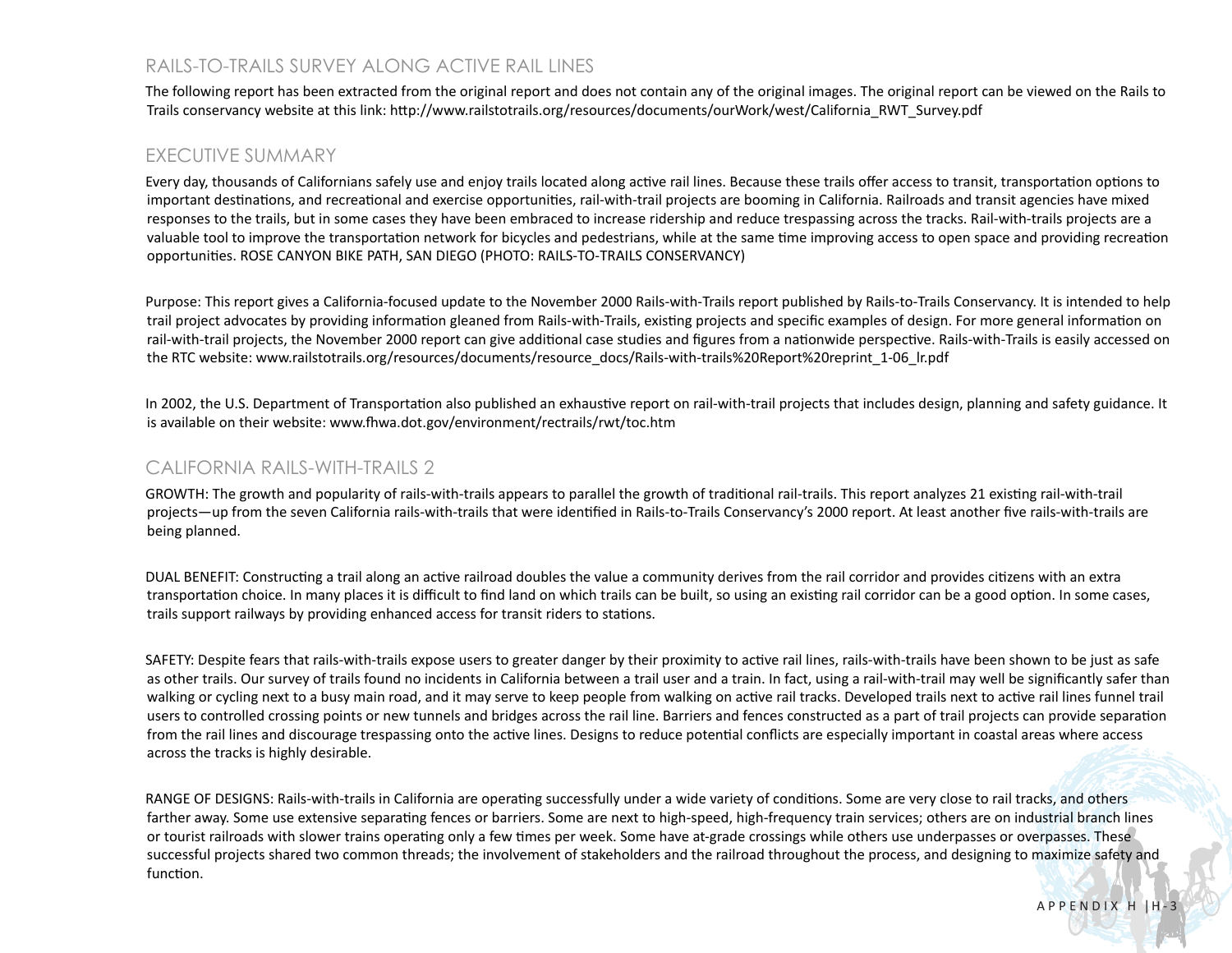RAILROADS: Railroad companies are understandably cautious of such projects, and the majority of trail managers reported that adjacent railroads had mixed feelings or did not initially want to discuss the possibility of a trail along the active line. However, 25 percent of the responding trail managers described the attitude of the railroad involved with their trail as supportive, positive or good.

LIABILITY: The survey revealed the vast majority of rails-with-trails are insured by existing city or transit district insurance coverage in a similar manner to other trails. An increasing number of railroad companies are requiring trail managers to indemnify them against liability. The report found one claim made against trail managing agencies due to increased noise of train horns blowing at new at-grade crossings. According to the survey results, no claims were made against railroad companies.

#### INTRODUCTION

California offers a wonderful climate, a growing public transit system and a variety of urban and town centers that make trails along active rail corridors an excellent option for commuting, transit access and recreation. Rail corridors can be attractive sites for trails because they often provide a direct connection between popular community locations, such as downtown districts and residential areas. At a time when demand for trails is increasing, finding land for them can be difficult. Placing trails alongside active rail corridors can be an excellent method of securing land for safe, popular and effective trail development.

Rails-with-trails are multi-use trails along rail lines that are still active. In recognition of the growing popularity and use of rails-with-trails, this report presents findings gathered from a survey and interviews of managers of 18 California rails-with-trails. An additional three rails-with-trails were included with partial data that will be completed when the trail managers give additional information. Our intention is to provide all stakeholders considering rails-with-trails projects with information so that decisions are based as much as possible on objective facts.

#### WHO CAN USE THIS REPORT?

This report is designed to be of assistance primarily to trail planners, advocates and managers. By clearly laying out the California rails-with-trails experience, the report is designed to help answer questions such as:

- Are rails-with-trails safe?
- Will a rail-with-trail work in our community?
- How do we design our rail-with-trail to make it safe and effective?
- How can we work cooperatively with a railroad company?
- How do we handle liability issues?
- Who has experience with different aspects of rails-with-trails?

The report can also be useful to the railway industry, elected officials, federal, state and local transport officials, consultants, planning departments and anyone interested in the rail-with-trail concept.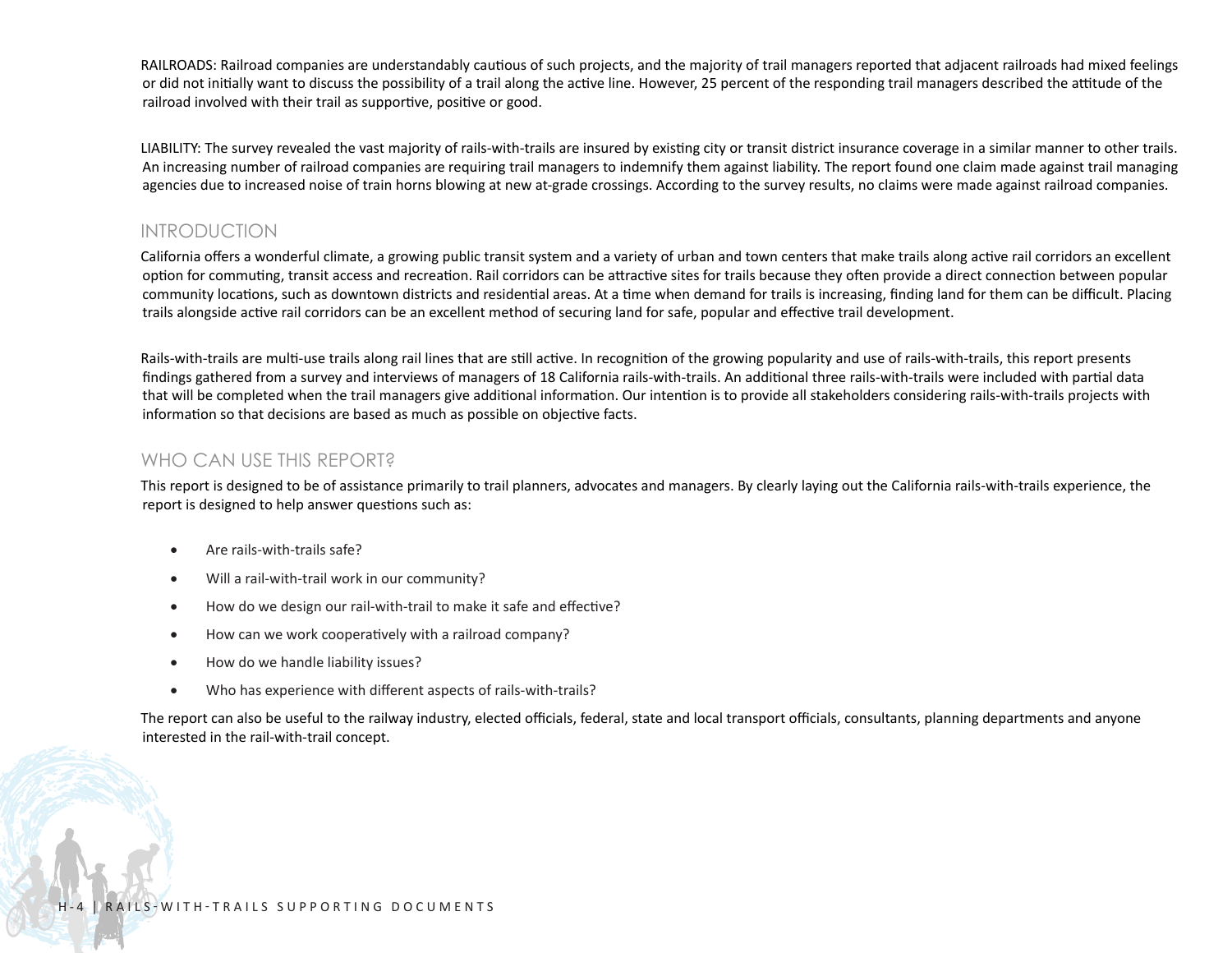#### GROWTH OF RAILS-WITH-TRAILS

California came late to the rail-trail movement, but momentum is building rapidly to build a network of trails that helps the population access public transit and find recreational opportunities in urban areas.

There are currently at least 21 open rails-with-trails with 60 miles of trail, up from seven rail-with-trails and 11.4 miles of trail in 2000, a fivefold increase in mileage. At least five more rails-with-trails are known to be in various stages of development, with major projects such as the Coastal and Inland Rail Trails in San Diego County, the Coastal Rail Trail in Santa Cruz County, and the SMART corridor in Sonoma and Marin proposed to add considerable mileage to trail networks in those areas. Not all rails-with-trails run along active rail lines for their total length. Of the 60 miles of rails-with-trails in California, 45 miles lie adjacent to an active line.

Rails-with-trails appear to be as popular as any other type of multi-use trail. The eight rails-with-trails with usage estimates reported a total annual patronage of 406,000 visits.

Interestingly, the longest rail-with-trail is actually adjacent to a bus rapid transit line that operates similar to light rail. Because the characteristics of the busway are similar to a rail line, we chose to include the information in this report.

Rails-with-trails projects vary greatly in length, separation from the rail line and usage, just as the active rail lines they parallel vary greatly in traffic and speed.

#### DUAL BENEFIT

Once constructed, rails-with-trails offer similar benefits to trail users and the general community as other types of trails. They are safe places for walking, jogging, cycling and other forms of recreation or human-powered travel, and they provide recreation, commuter and utility links between and within communities. In California coastal communities, they can attract tourist use and steer those seeking beach access to controlled crossing points. Rails-with-trails also make efficient use of rail corridors by providing more transportation choices for the community. In many places, particularly urbanized areas, it is increasingly difficult to create a contiguous corridor on which trails can be built, so utilizing an existing rail line can be the best option.

For example, the 2.5-mile Folsom Parkway Trail in Folsom was developed with the specific goal of making the best use of the existing transport corridor. The trail is helping to boost rail ridership as train commuters use the trail to cycle or walk to the stations for their commute to Sacramento. The trail project also reduced costs for the rail construction by helping fund relocation of an existing gas line, and the transit district included the trail in their construction of the Glenn Road station.

#### LOGICAL LINKS

Rail corridors were developed to form links between many of the places that cyclists, walkers and other trail users want to go. These include links between downtowns and residential areas, often running along attractive waterfronts or serving historical tourist destinations.

Just like unused train lines, active lines have bridges and culverts designed to help trains avoid at-grade road crossings. Trails can sometimes take advantage of these, improving the safety for trail users by keeping them away from road crossings and making the trail route smoother, more direct and attractive.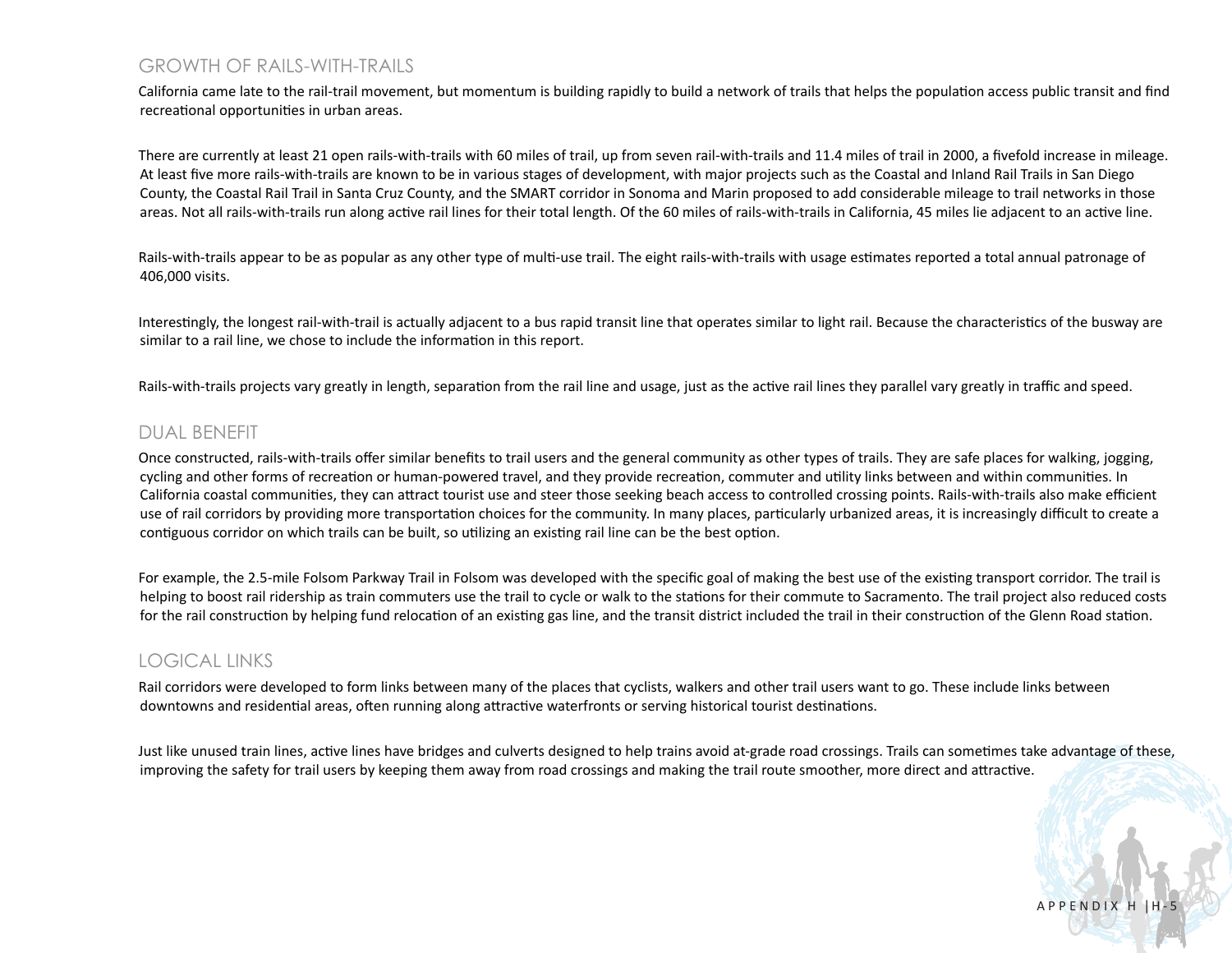#### LAND OWNERSHIP

Because the rail lines adjacent to rails-with-trails have various uses, the ownership of the corridors also varies. Three corridors are owned by cities, eight by transit districts for commuter rail, light rail or bus rapid transit, and 10 are owned by railroad companies. Most city-owned corridors are used for excursion trains.

#### EASEMENTS

The survey showed that 10 of the rails-with-trails projects were granted an easement from the corridor owner. Seven did not need an easement, either because the corridor owner also manages the trail or because the trail is just outside the railroad property on an adjacent right-of-way. The San Clemente Pedestrian Beach Trail did not get an easement but did enter into a license agreement similar to a lease with the State Lands Commission. Easement information was unknown for four of the trails.

#### SAFETY

Safety is the most important aspect of developing any rail-trail, whether along an operating railroad or not. The good news is that rails-with-trails have been shown to be just as safe as other trails. Every day, thousands of people across the United States safely use existing rails-with-trails. Fears that more trail users would be severely injured due to the proximity of moving trains have never been realized.

#### UNDERSTANDING THE RAILROAD

It is not surprising that railroads are so concerned about safety and liability. The rail industry is strongly committed to improving the safety of its operations and to keeping people off railroad tracks. It spends millions of dollars each year on this effort through Operation Lifesaver and other campaigns.

Apart from the obvious desire to preserve life, the rail industry is concerned with the trauma that train incidents can cause to train drivers and other staff, the possibility of vandalism of railroad property which may be expensive to repair or create a threat to safety, and the threat of litigation.

Trails are sometimes seen as attracting additional people and problems to the corridor, directly conflicting with railroad maintenance, operations and safety.

#### TRAIN-TRAIL USER CONFLICTS

California trail managers reported that no incidents with trains and trail users have occurred on rails-with-trails. Previous nationwide studies in 2000, 2002 and 2005 found two incidents that were not directly trail related, but did occur near rail-with-trail projects. A bicyclist was injured in Illinois on an adjacent preexisting road/ rail crossing when the bicyclist ignored warning bells and flashing lights and rode around a lowered crossing gate. Another injury occurred in Alaska when a young person crossed a trail from a residential area to "hop" a slow-moving train. No other trail-related train accidents have been reported nationwide.

Contrast the absence of conflicts on rail-with-trail corridors to injuries and deaths sustained on rail corridors without active trails. The 2002 U.S. Department of Transportation and Alta Planning Rails-with-Trails: Lessons Learned study reported that from 1995 to 2002 the number of trespass fatalities had reached approximately 500 per year, exceeding highway-rail crossing deaths. Per the report, "trespasser fatalities represent the greatest loss of life associated with railroad operations."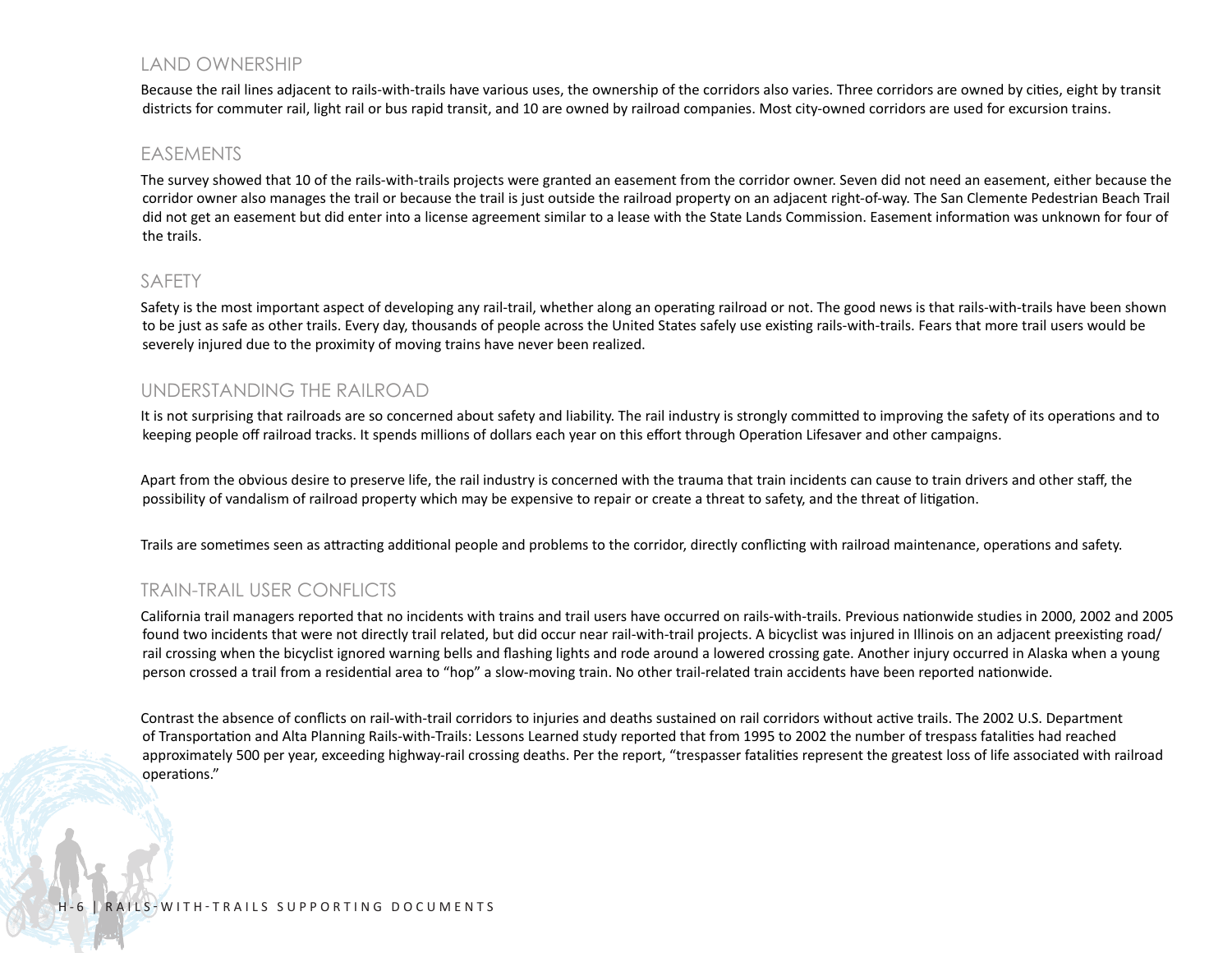Rails-with-trails projects have the potential to reduce train and trail user conflicts by guiding trail users to controlled crossings and designated access points. For example, in the case of the new San Clemente Pedestrian Beach Trail, the railroad operator sees the trail as a safety improvement after initially having concerns. The trail constructed a tunnel under the tracks at one of the points that had the most pedestrian traffic, but planners also added new at-grade crossings. San Clemente reported that there were incidents prior to the trail construction, but none since. Similarly, the San Luis Obispo Railroad Safety Trail provided a new pedestrian and bicycle bridge over the active rail line where trespassing was common and constructed fences in the vicinity to funnel trail users to the bridge.

There were several incidents unrelated to the trail reported on the Metro Orange Line busway where cars ran red lights and collided with the bus rapid transit vehicles used on the Orange Line. Details can be found in an LA Times article: http://articles.latimes.com/2005/nov/03/local/me-orange3. For cyclists using the bikeway, the survey found that measures were taken to warn riders of intersections through a striping plan, "Signal Ahead" signs, and curves in the path to slow riders and lead them to wheelchair ramps for crossing.

#### RELATIVE SAFETY OF ROAD AND RAIL

Opponents of rails-with-trails have said that introducing people to active railroad corridors will reduce the safety of the corridor. However, questions on the safety of active railroad corridors are only relevant in comparison with existing bicycle and pedestrian safety on roadways and with current incident levels on rail lines without adjacent trails.

Rails-with-trails can be safer than trails next to roads. "In the last 15 years, more than 76,000 Americans have been killed while crossing or walking along a street in their community," according to the 2009 Dangerous by Design report by Transportation for America and the Surface Transportation Policy Partnership. Trails separated from roads can provide a safer option. Even with an active rail line near the trail, the exposure from a track carrying ten to twenty trains per day is much less than a road carrying thousands of vehicles per day.

#### SAFE DESIGNS

Trail managers can do a great deal to ensure that their trail is designed, operated and maintained to be as safe as possible. Each of the trail managers surveyed for this study faced a variety of safety challenges that they have solved.

Key safety design factors include:

- • Providing adequate distance between track and trail. The separation between track and trail varied widely and averaged 45 feet. Measurements are from the centerline of the track to the nearest edge of the trail. Trail planners strive to maximize the setbacks of the trail from the track, but in some cases geography and right of way limit the available space. The San Clemente Beach trail, Folsom Parkway, Sacramento River Parkway, Inland Rail Trail, Santa Maria Valley Railroad trail, and Martin Luther King Promenade all have segments that are within 20 feet of the track centerline.
- • Providing safe fencing, barriers or grade separation between track and trail where necessary. The survey found 15 of the 21 rails-with-trails have installed some kind of barrier between the rails and the trail. Barriers used include vegetation, grade separation, fences, ditches and cement walls. Crossings are at-grade, tunnels or overpasses. Four trails did not have a barrier, and two did not have information.
- Designing safe rail crossings, and creating enough of them at convenient locations to serve local uses.
- Installing adequate trail-user warning signs.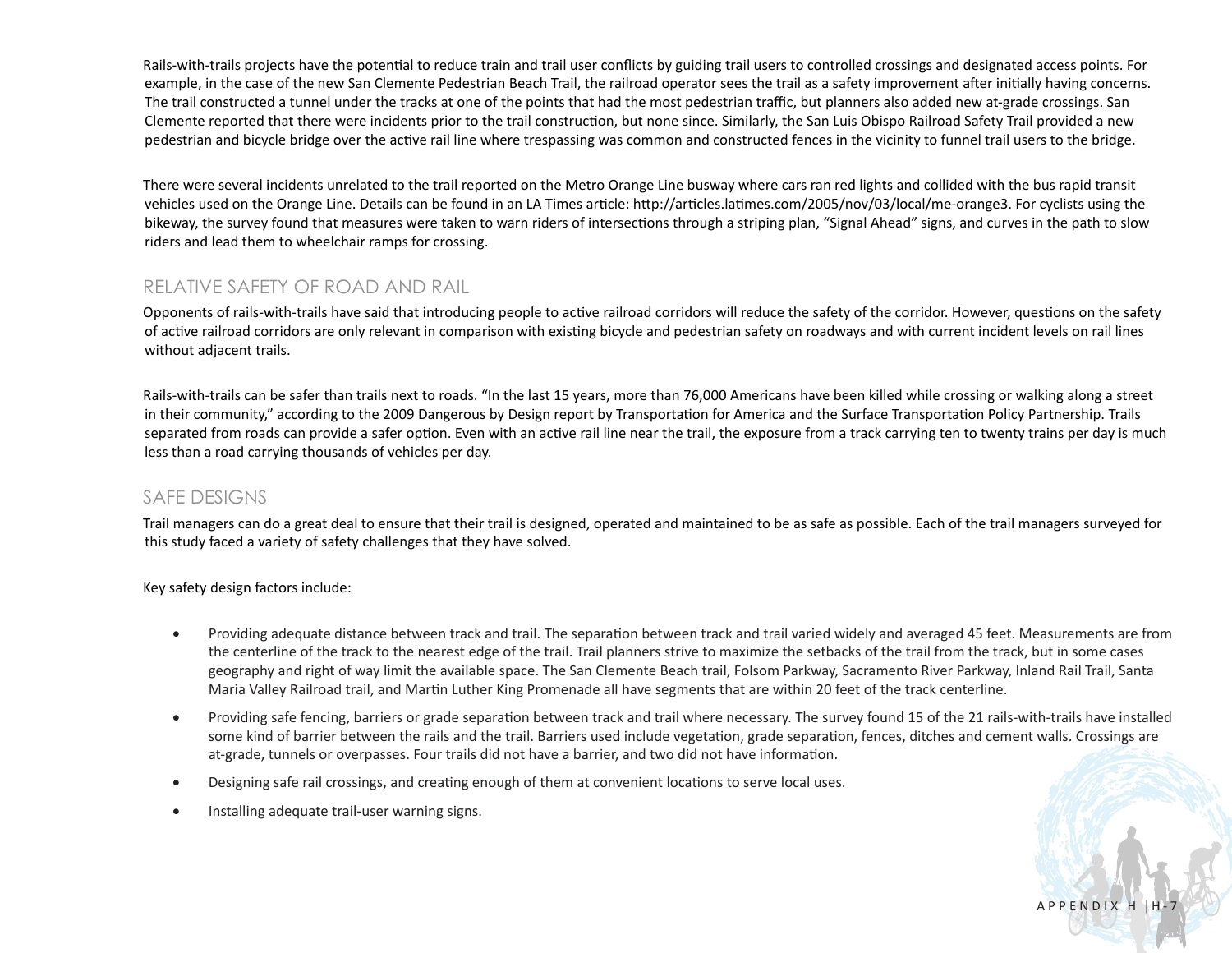#### LIABILITY ISSUES

While liability is a vitally important issue, building a trail along an active railroad does not, in itself, expose the trail manager to unacceptable risk of liability. In other words, the concept of rails-with-trails is not an inherently negligent design. As is the case with most trails, public trail managers and private landowners have some liability protection in many states due to recreational use statutes. These statutes reduce the liability of landowners and managers who provide free public access on their land for recreational uses such as trails.

Railroads have, for many years, had some protection against liability for injuries on their tracks due to the impracticality of fencing many thousands of miles of railway, some of which have been in place for more than a century. However, railroads are naturally interested in keeping their liability to a minimum. In some cases the mere threat of possible legal action, and the amount of the railroad's time and effort that may be needed to resolve even frivolous suits, will be enough to deter rail companies—particularly small companies—from involvement in rail-with-trail.

#### INSURANCE POLICIES

All of the trail managers responded that the trails are covered by existing insurance policies that cover the city, open space or transit entity that operates the trail.

#### CLAIMS AGAINST TRAIL MANAGERS

Of the 18 trail managers interviewed for this report, one has a current claim, but it is not safety related. San Clemente is dealing with a current claim from homeowners regarding train horn noise due to the new at-grade pedestrian crossings constructed as a part of the trail project. The city is testing "wayside horns" and a Safety/Quiet Zone as possible solutions to reduce the noise and settle the claim.

#### INDEMNIFICATION

Indemnification of the railroad in California rail-with-trail projects varied greatly. In many cases, the trail manager did not know if they were required to indemnify the railroad, or it was not applicable because the trail is outside the rail right-of-way (such as in an adjacent road right-of-way owned by the city). Most trails that were actually in the rail right-of-way were required to indemnify the railroad, with the exception of Folsom Parkway and the city-owned Sacramento River Parkway. Of the eight trails studied where indemnification would be applicable, seven (88 percent) were required to release the corridor's owner from liability for incidents on the trail. This percentage is an increase from previous nationwide studies which had figures of 17 percent of trails in 1996 and 26 percent in 2000.

This result may be because the trails studied previously were those that were easiest for the trail managers to develop, or because rail operators are becoming more concerned about their liability. Trail managers will need to negotiate the indemnity with the railroad as a part of the trail development process. Offering to incorporate the trail into the city, county or state umbrella policy can be an effective way to alleviate railways' liability concerns.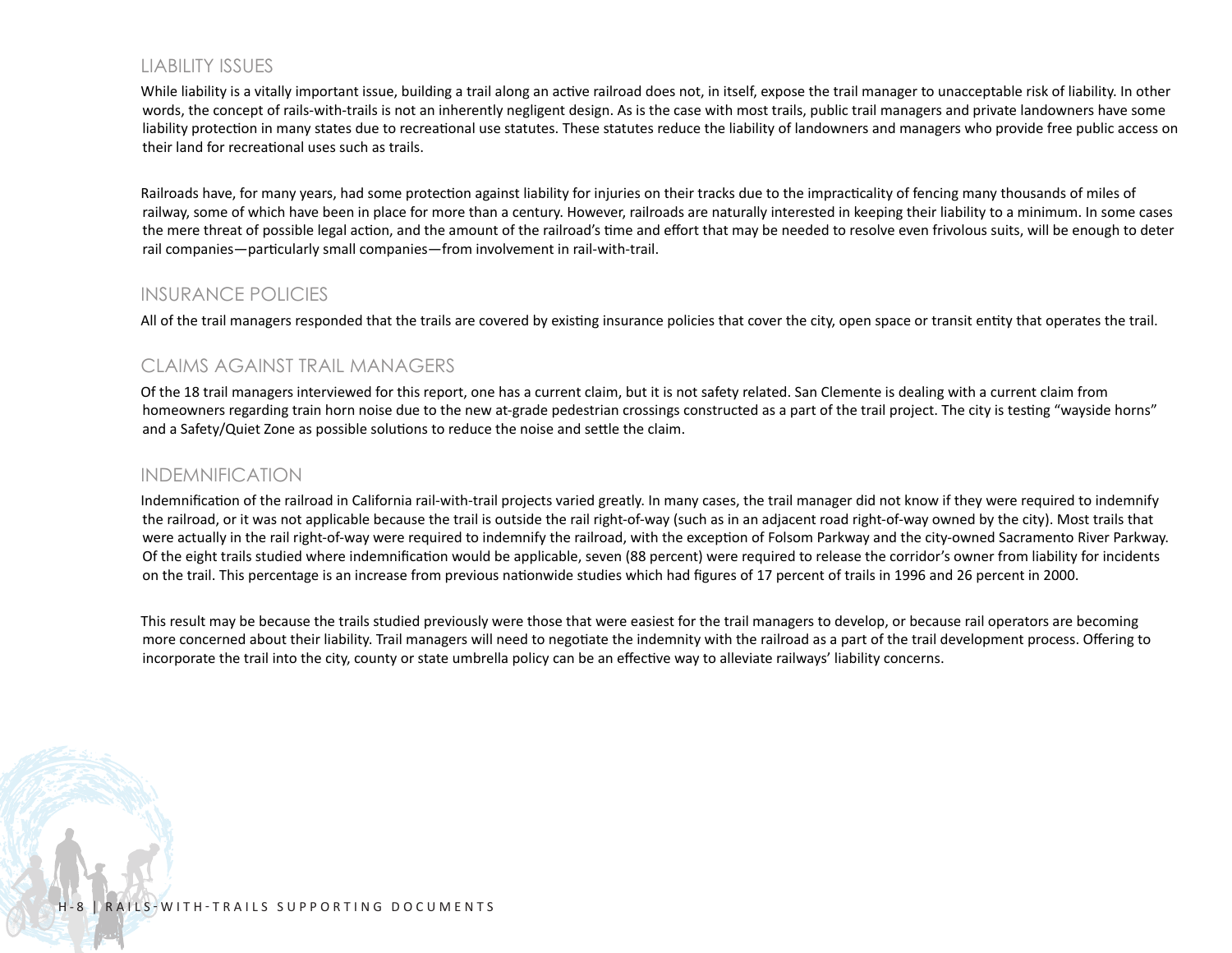#### RISK MANAGEMENT

The key to minimizing exposure to liability for rails-with-trails is the same as for other types of trails. The trail should be designed by professionals to accepted state and national standards, and the trail must be systematically maintained and managed with clear, well-documented records.

The manager of any trail, especially a rail-with-trail, should obtain legal advice on their exposure to liability.

The three main types of scenarios likely to expose trail managers to potential liability are:

- Injuries caused by trail defects;
- Injuries caused by conditions on adjacent property including the active railroad;
- • Injuries resulting from conflicts among users or where a trail crosses a road or railroad track.
- • Special care should be taken to ensure that crossings are properly designed with the correct signage and that any barriers designed to improve safety are well-maintained. (See the AASHTO Guide for the Design of Bicycle Facilities.)

#### WORKING WITH RAILROADS

The California survey shows that while railroad operators are concerned about any proposal that might bring more people into contact with their rail lines, many also are supportive of the concept of rail-with-trail, as well as the benefits trails can bring to the community and the railroad company.

When developing a rail-with-trail, including both parallel rail lines and rail crossings, trail developers must consider the safety of trail users with respect to active rail lines. Trail managers should bring key stakeholders—including the railroad operator, railroad customers, government leaders and trail users—together early in the trail-development process. Coordinating efforts guided by best practices as outlined by the Federal Highway Administration's rails-with-trails study will ensure that safety elements are an integral part of the trail's master plan.

#### CHARACTERISTICS OF ADJACENT RAILROADS

Rails-with-trails run along a wide variety of active rail lines with different speeds, frequency and types of trains, ranging from bus rapid transit to slower-speed excursion trains to high-speed transit and freight trains. The charts below reflect this variability in the percentages of trails next to the types of rail traffic.

#### DESIGN ISSUES

Trail managers noted several aspects of the trail designs that drastically increased maintenance costs or had to be replaced within a few years of the trails opening.

The city of Carlsbad included bollard lights along their trail that have become a target of repeated vandalism. The three-foot-tall bollard lights are just off the asphalt trail in a two–foot-wide decomposed granite area. The lights have repeatedly been hit with baseball bats and have caused most of the \$80,000 to \$90,000 costs of maintenance that the city is absorbing. The railroad operator would not allow taller lights, fearing they would distract the train engineers. For future phases the city will request taller lighting with shielding to prevent any light issues for the railroad operator.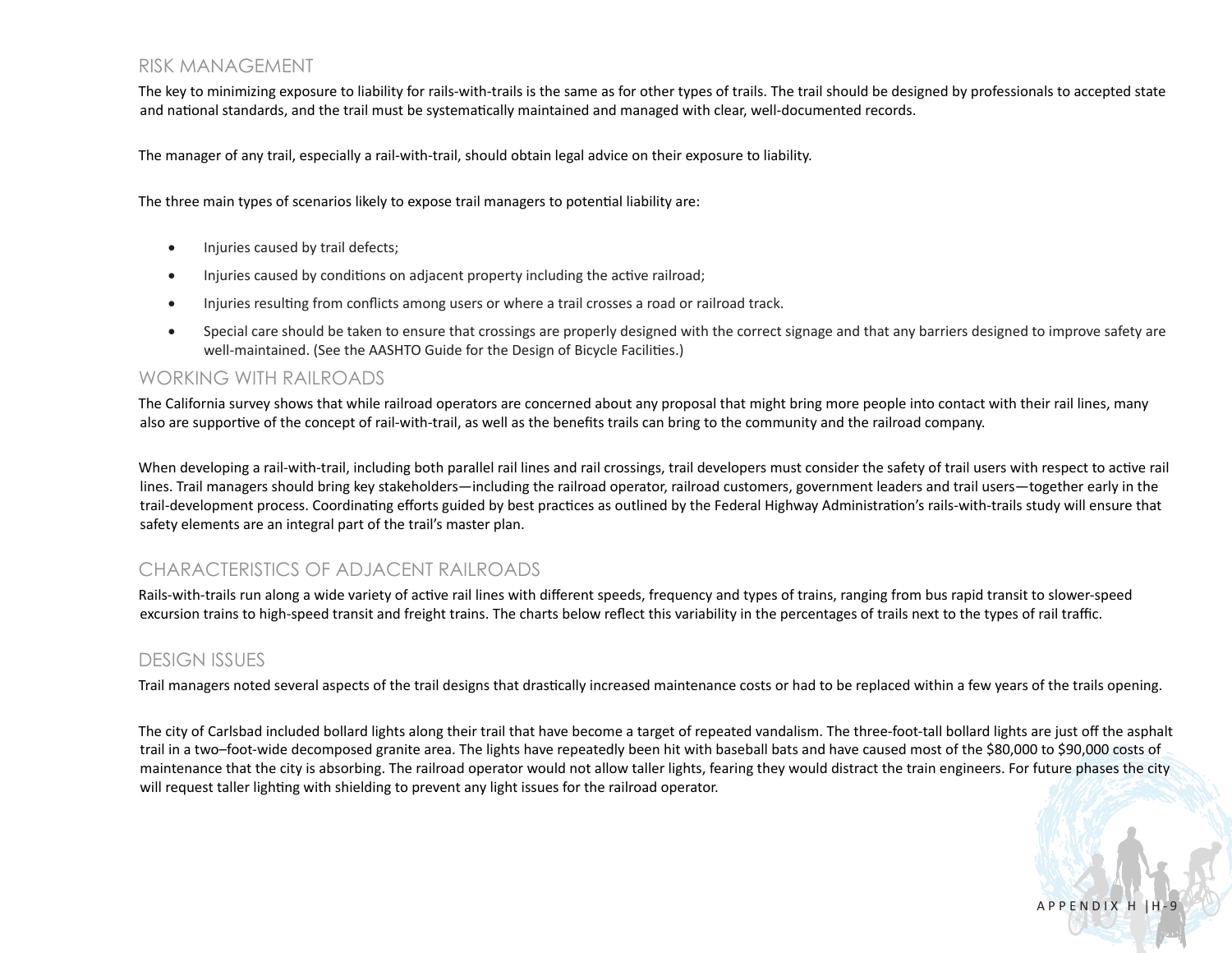Carlsbad also has recurring issues with people cutting through the new welded-wire fence in areas where they were accustomed to crossing the tracks for beach access. The illegal crossings have caused increased tension with the railroad operator.

In another case, the Metro Orange Line in Los Angeles was originally landscaped with dense greenery and shrubs, which led to transient use, vandalism and complaints from neighbors. The landscaping was then changed out and is now being routinely maintained by a subcontractor.

The Metro Orange Line in Los Angeles also faced safety concerns with bicycle speeds at street crossings. They solved the problem with a slurve, where the bike path encounters a sharp curve and diagonal curb cut at the crossing. This design reduces the speed of the approaching bicyclists, forcing them to acknowledge the traffic signals and making them more visible to cars. A short film spotlighting the trail can be found at: www.streetfilms.org/archives/las-orange-line-bus-rapid-transit-plusbike-path/

Most of the trails cited additional permitting and environmental issues that needed to be worked through, in some cases with the Public Utilities Commission, before the trail could be developed. These extra steps were especially common along the coast, where rail lines run across inlets, lagoons and rare habitat areas.

#### TRAIL FUNDING

Similar to other transportation projects, trail funding is a long and complex process. Rails-with-trails projects use a variety of sources to fund planning and construction, including government and private sources. Half of the trails surveyed used multiple sources of funding, with seven using federal, state and local sources. Many jurisdictions in California have passed local sales tax measures to raise transportation funds that are used to match state and federal transportation and parks grants. These projects may include new grade-separated crossing of the rail tracks, new bridges, environmental mitigation measures and complicated engineering solutions that tend to be more expensive than local funds can support independently. Three of the surveyed trails were built with only local funding sources; these are commonly conditioned as a part of an adjacent development project or funded through impact fees.

Maintenance funding came exclusively through the cities in which the trails are located, and funding levels varied wildly depending on the landscaping and amenities that are offered along the corridor. When new trails are planned, a thorough maintenance plan and funding sources should be prepared to ensure that the trails are safe, attractive and useful additions to the communities they serve.

#### ADDITIONAL RESOURCES

- • "Rails–with-Trails: Design, Management, and Operating Characteristics of 61 Trails Along Active Rail Lines" (Rails-to-Trails Conservancy, 2000). www. railstotrails.org/resources/documents/resource\_docs/Rails-with-trails%20Report%20reprint\_1-06\_lr.pdf
- • "Rails-with-trails: Lessons Learned" (U.S. Department of Transportation and Alta Planning, 2002). www.fhwa.dot.gov/environment/rectrails/rwt/toc.htm
- • "Rails-with-trails: A Preliminary Assessment of Safety and Grade Crossings" (Rails-to-Trails Conservancy, 2005). www.railstotrails.org/resources/ documents/resource\_docs/RwT\_Grade\_Crossings\_Report\_final\_lr.pdf
- • "Guide for the Development of Bicycle Facilities" (American Association of State Highway and Transportation Officials, 1999). http://safety.fhwa.dot.gov/ ped\_bike/docs/b\_aashtobik.pdf
- • "Manual on Uniform Traffic Control Devices" (U.S. Department of Transportation, 2003). http://mutcd.fhwa.dot.gov/ Rails-to-trails Survey along active rail lines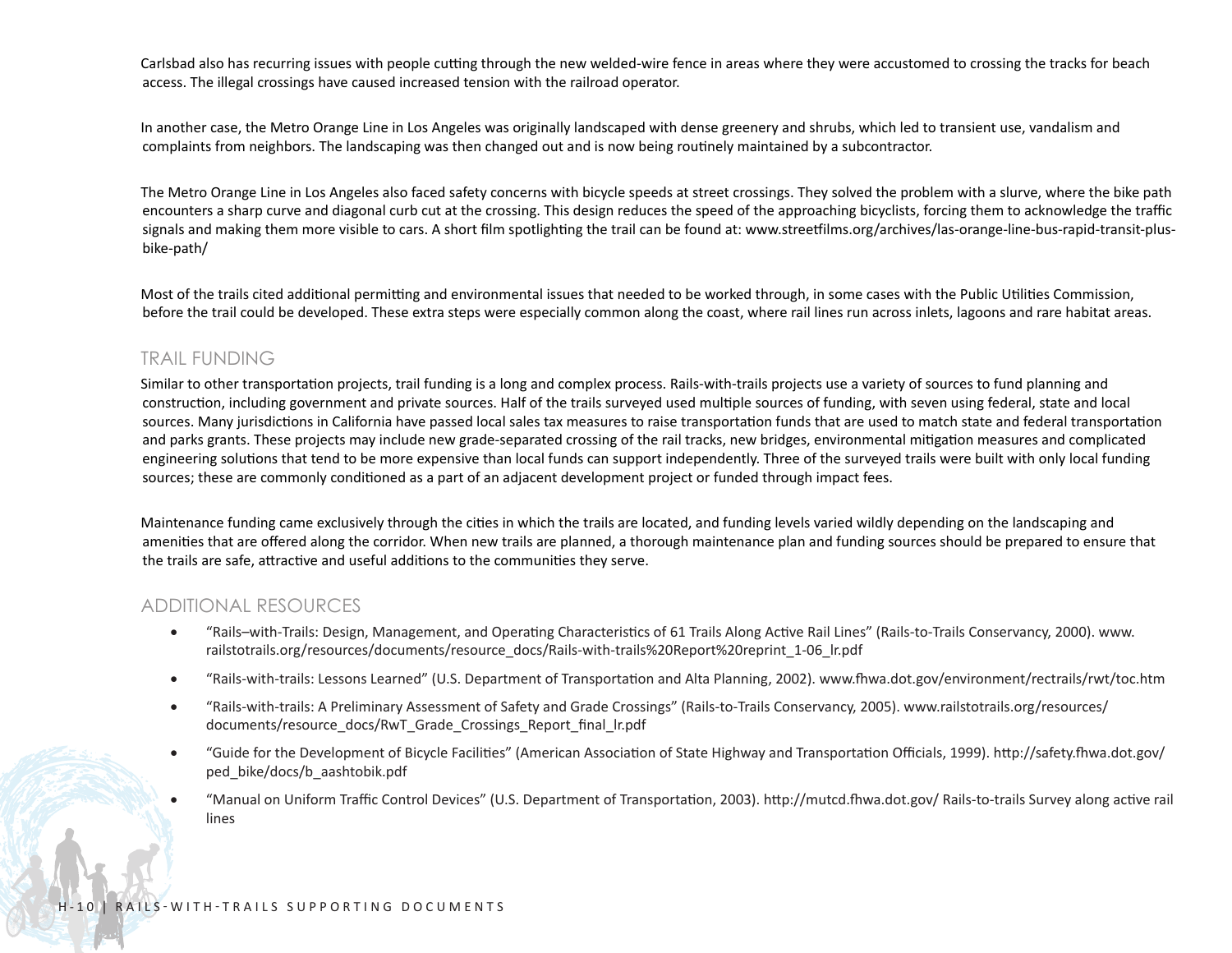

U.S. Department of Transportation

Federal Highway Administration

Federal Railroad Administration

National Highway Traffic Safety Administration

Federal Transit Administration

### Rails-with-Trails: Lessons Learned

*Literature Review, Current Practices, Conclusions* 



APPENDIX H | H-11

*August* 2002

FTA-MA-26-0052-04-1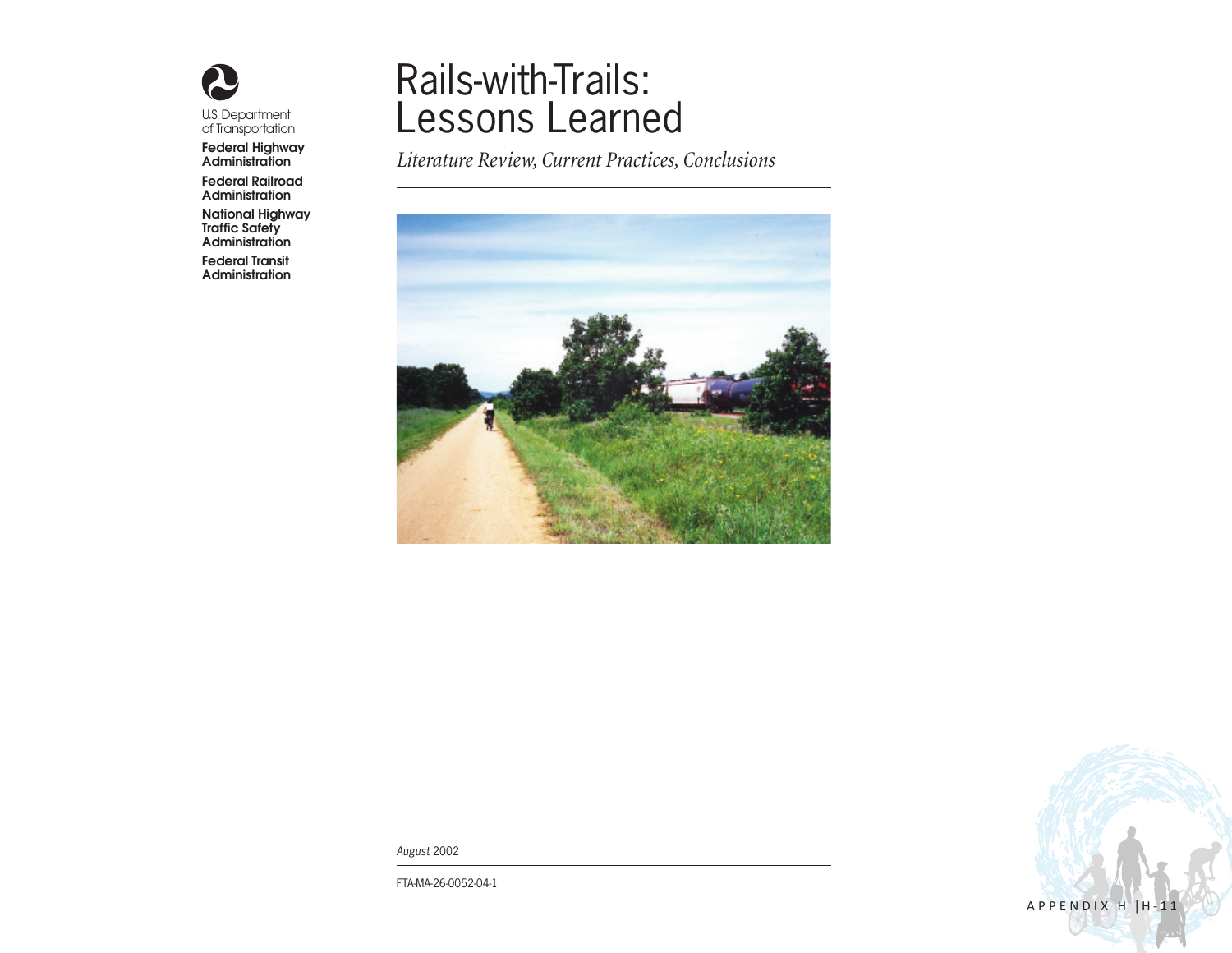The following report has been extracted from the original report and does not contain any of the original images. The original report can be viewed on the Rails to Trails conservancy website at this link: http://www.railstotrails.org/resources/documents/ourWork/west/California\_RWT\_Survey.pdf

#### U.S. DEPARTMENT OF TRANSPORTATION RAILS-TO-TRAILS LESSONS LEARNED

The following executive summary has been extracted from the original report and is not in the original formatting, nor does ot contain any of the original images. The original report can be viewed on the U.S. Department of Transportation website at this link:http://www.fhwa.dot.gov/environment/recreational\_trails/ publications/rwt/page00.cfm

#### EXECUTIVE SUMMARY

This report offers conclusions about the lessons learned in the development, construction, and operation of "rails-with-trails" so that railroad companies, trail developers, and others can benefit from the history of trails in existence today. "Rail-with-trail" (RWT) describes any shared use path or trail located on or directly adjacent to an active railroad corridor. About 65 RWTs encompass 385 km (239 mi) in 30 States today. These trails are located adjacent to active rail lines ranging from a few slow-moving short-haul freight trains weekly, to high-frequency Amtrak trains traveling as fast as 225 km/h (140 mi/h). Dozens of RWTs are proposed or planned. While most are located on public lands leased to private railroads, many are on privately owned railroad property. Hundreds of kilometers of RWTs traverse Western Australia, Canada, and Europe. RWT advocates and railroad company representatives often offer contrasting viewpoints. Trail planners view railroad property, often located in scenic areas with favorable topography, as a better alternative than bike lanes on roadways. They note that legal protections of varying degrees exist in all States, and that a litany of successful RWTs should provide comfort. Railroads generally oppose RWTs for the following business reasons: the trails are not related to railroad operations and generally do not generate revenue for the railroads; railroad rights-of-way may be needed for future enhancements to system capacity; poor design or maintenance of trails could lead to increased trespassing, with consequent increases in injuries and deaths; narrowing the railroad's portion of the right-of-way drives up the cost of maintaining track and structures (includingcomplicating safety protection for roadway workers); and significant new populations of pedestrians close to the active track structure may result in additional stress on train crews seeking to ensure the safety of train movements. Railroad company representatives respond to assurances of legal protections by noting that the court system has not yet tested the lease and/or use agreements for existing RWTs. Railroads have borne the burden of litigation for many incidents on their property, even for crashes with at-fault trespassers or automobile drivers who ignored obvious warning systems. Further, they note that the railroad may be determined by civil courts to owe a higher duty of care to trail users than to trespassers, particularly at new, designated crossings.

Policy officials at the U.S. Department of Transportation's Federal Railroad Administration (FRA) have shared the railroads' public safety concerns. They also have pointed out that, for certain main lines, creation of a trail, under circumstances that could foreclose adding additional main line tracks or passing sidings to increase capacity, could result in a constriction of future freight rail service across the Nation or dramatically increased cost as a result of less-than-optimum routing. Nationally, railroads carry the highest percentage of freight of any mode on a "tonnage times distance" basis, and–for the bulk commodities they are well suited to handle–they do so at lower cost than trucks in terms of transportation charges, fossil fuel use, and greenhouse emissions. Although most existing service railroads could never replace the flexibility of trucking, the railroads will remain an essential transportation provider as the economy continues to grow into the future. In the meantime, public pressure is increasing for railroads to free up space adjacent to rail lines for trail usage, pitting the railroad industry's safety, capacity, and liability concerns against trail proponents' desires to create shared use paths and other trails. This situation gave rise to the need to study the issue of RWTs to determine where they are appropriate, recommend design treatments and management strategies, find ways to reduce liability impacts on the railroad industry, and address other public interest considerations.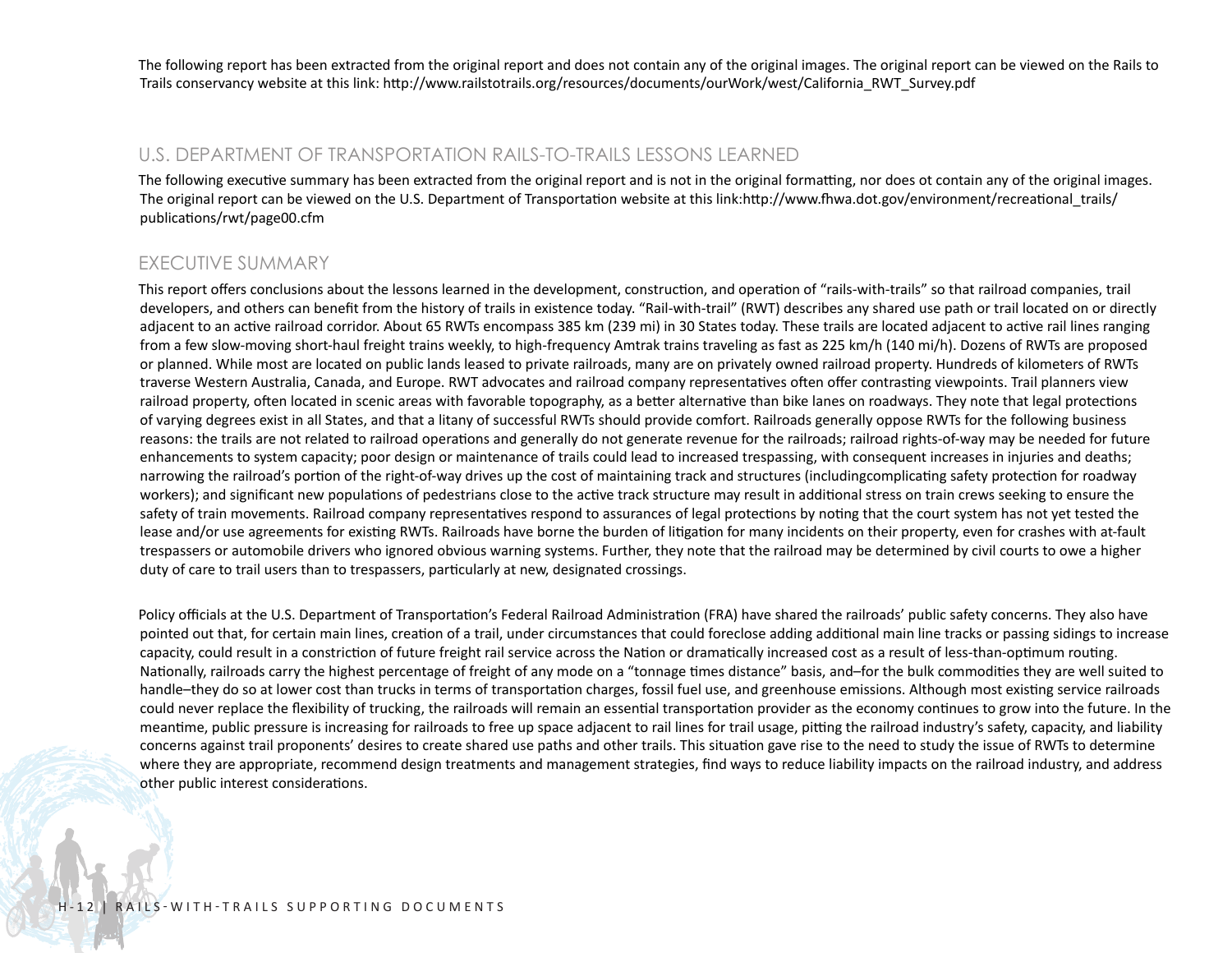#### RWT DEVELOPMENT PROCESS

The current RWT development process varies from location to location, although common elements exist. Trail advocacy groups and public agencies often identify a desired RWT as part of a bikeway master plan. They then work to secure funding prior to initiating contact with the affected railroad. The railroad agency or company typically lacks an established, accessible review and approval process. While some RWTs move forward quickly (typically those where the trail development agency owns the land), many more are outright rejected or involve a lengthy, contentious process. RWT processes typically take three to ten years from concept to construction.

#### FEASIBILITY REVIEW

Trail managers should undertake a comprehensive feasibility analysis of proposed RWTs. An RWT feasibility study should describe the setting, relationship to local planning documents, land ownership patterns, railroad activity, and other information necessary to determine feasibility. The study should identify and evaluate multiple alternative alignments, including at least one that is not on the railroad right-of-way, and determine a preferred alignment.

#### ASSESSING POTENTIAL BENEFITS

Identifying potential benefits to railroad companies is crucial to developing a successful RWT. Such benefits may include the following:

- Reduced liability costs;
- Financial compensation;
- Reduced petty crime, trespassing, dumping, and vandalism;
- Reduced illegal track crossings through channelization of users to grade-separated or well-designed at-grade crossings;
- Increased public awareness o f railroad company service;
- Increased tourism revenue;
- Increased adjacent property values; and
- Improved access to transit for law enforcement and maintenance vehicles.

#### INVOLVING THE STAKEHOLDERS

Involving the railroad and affected agencies early in the process is a common theme heardfrom surveys and interviews on existing RWTs around the country.

Stakeholders may include:

- • Railroad companies, in cluding representatives of real estate, operations, maintenance,and legal departments;
- • Railroad customers (businesses that ship by rail or receive shipments by rail that are located on the line segment, such as passenger organizations, transit authorities, and
- State departments of transportation that may have an interest in funding new service on the line–either on the same tracks or on new tracks built within the right-of-way);
- • Utility companies, su ch as telephone, cable, water, sewer, electric, and gas;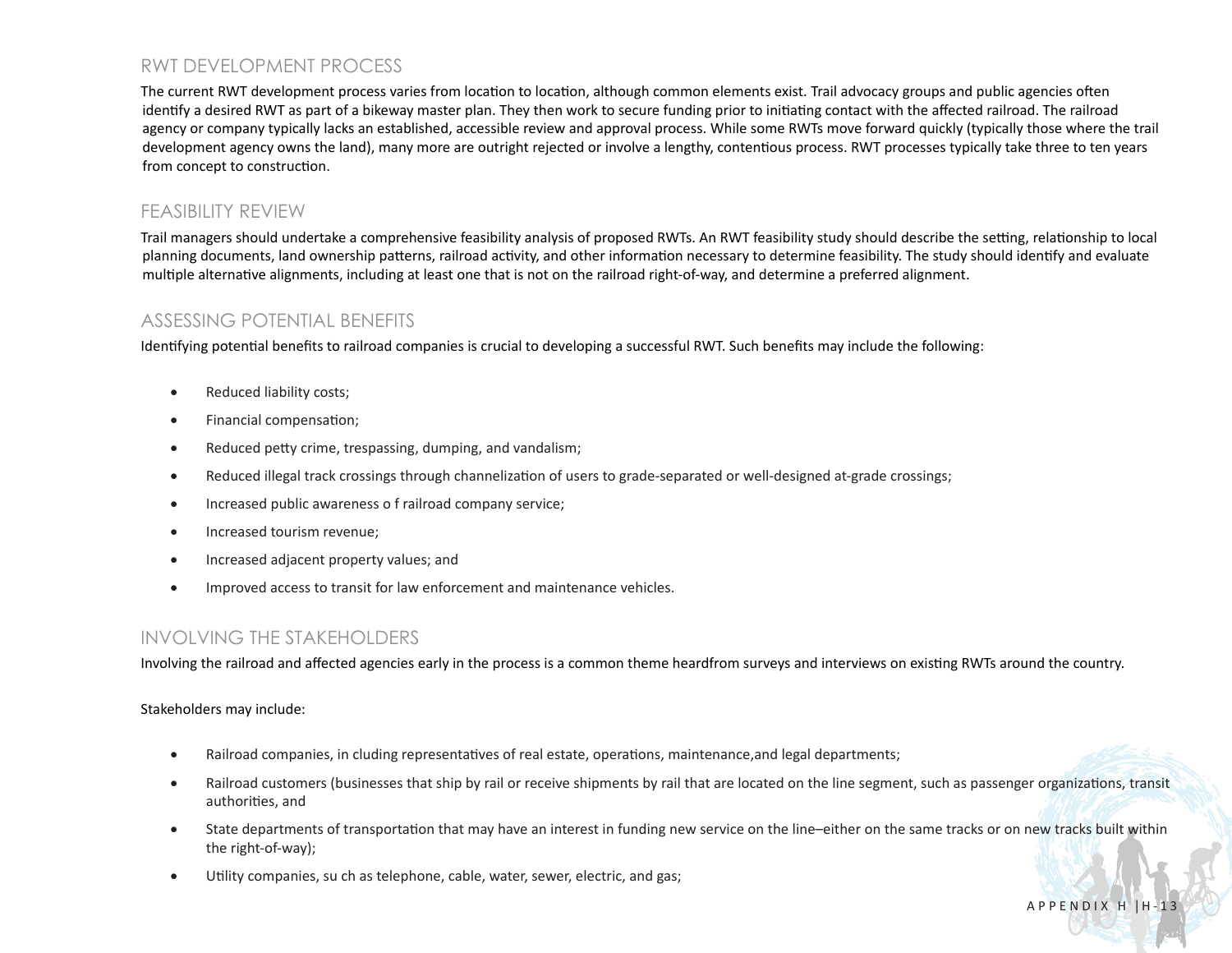- Law enforcement officials;
- Other adjacent landowners;
- Trail user groups; an d
- • Transportation, pu blic transit, parks and recreation, and health departments.

Stakeholders should be involved through a technical advisory committee or frequent communication via meetings, newsletters, phone calls, and e-mails.

#### CAPACITY CONSTRAINTS

Privately-owned Class I railroads tend to be reluctant to grant non-rail usage of their rights-of-way because loss of right-of-way width at any given location could reduce the ability of the railroad to add main track and sidings necessary to provide increased capacity and serve customer needs across the breadth of their systems. Freight railroads spent the decades of the 1980s and 1990s reducing excess capacity in order to control costs and survive in a competitive marketplace. This has resulted in concentrating more traffic on fewer lines and reducing the options for reaching given marketsfrom other locations (e.g., there are essentially three corridors to the west coast from the Mississippi).

State departments of transportation and area transit authorities may have long-term plans for new service that could be foreclosed by permanent trail improvements on the particular line. To the extent the full width of the right-of-way may be needed for these purposes (including responding to air quality nonattainment requirements), the significant investments that would be required for a trail to cohabit with an active rail line may not be warranted. It should be noted that the property interest held by railroads at many locations is an easement or similar right subject to an express reversionary interest should the line cease to be used for rail service. In many cases, the purpose for which the railroads hold the easement is to provide for intrastate rail transportation. If a portion of the right-of-way is allocated for trail use, and if this restricts allocation for later railroad demands for increased capacity, that is inconsistent with the purpose of the easement.

#### LIABILITY

In the context of RWT, liability refers to the obligation of a trail manager or railroad to compensate a person who is harmed through some fault of the trail manager or railroad. Railroads have a number of liability concerns about the intentional location of a trail near or on an active railroad corridor:

- Trail users m ay not be considered trespassers if a railroad permits trail use within a portion of their right-of-way, and thus the railroad would owe a higher duty of care to trail users.
- Incidents of trespassing and injuries to trespassers will occur with greater frequency.
- • Trail users m ay be injured by railroad activities, such as falling or protruding objects, hazardous materials, or a derailment.
- • Injured trail users might sue railroad companies even if the injury is unrelated to railroad operations, incurring expensive legal costs.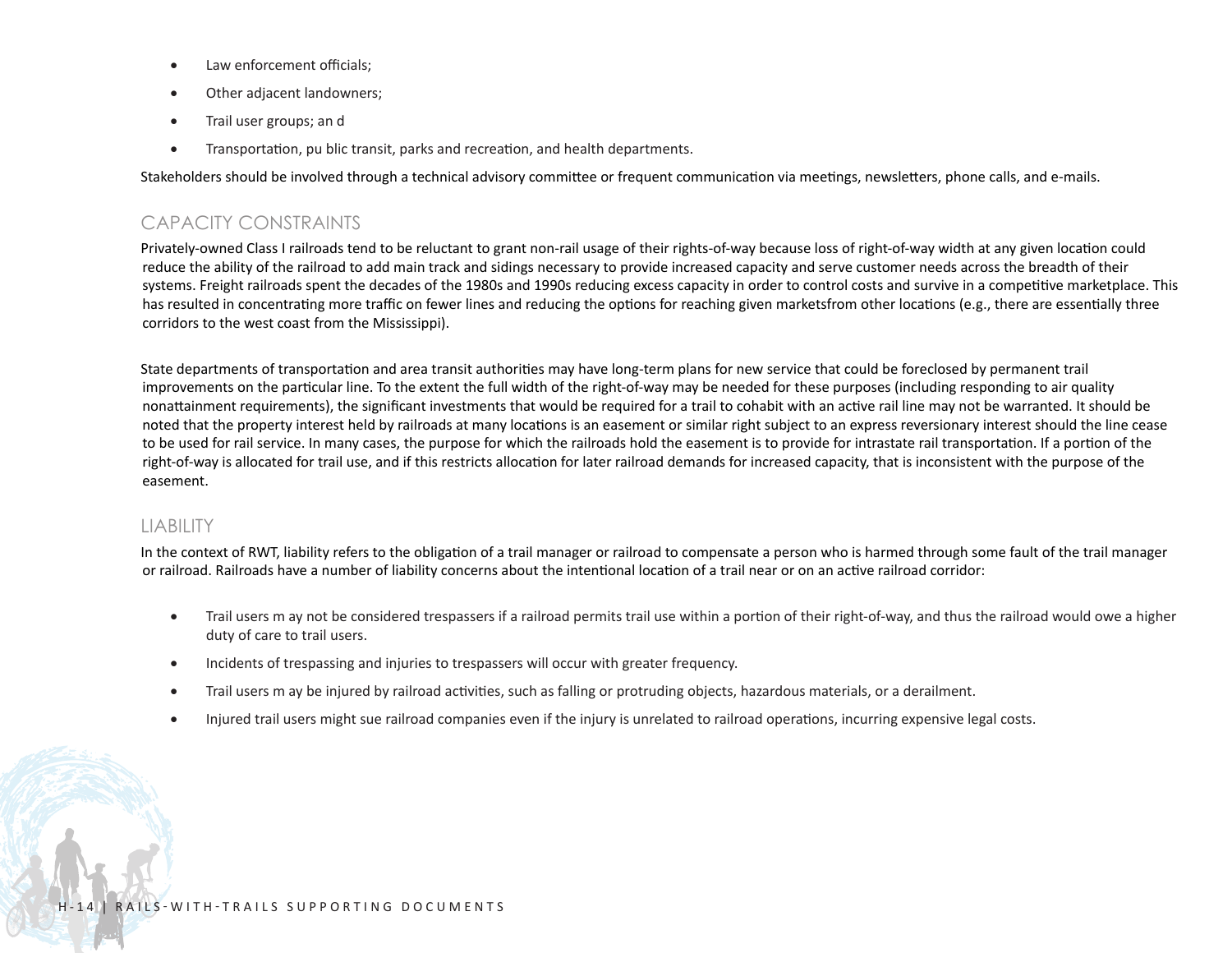The level of railroad company concern is dependent in part on the class of railroad and the type of operations they perform. The Class I railroads' perceived deep financial pockets make them a frequent target of lawsuits, and they see no financial benefits from RWTs that would offset any increased exposure. Transit and tourist train operators may support RWT projects because they often are quasi-governmental entities, with a mission of attracting people to their service. Finally, locally based short-line operators have less reason to be concerned about future track expansion, and may be inclined toward the potentialfinancial rewards of permitting an RWT project along their rights-of-way.

#### AVAILABLE LEGAL PROTECTIONS

There is a range of options that can reduce railroad liability exposure. These include the following:

- • State-enacted recreational use statutes (RUS) and rails-to-trails statutes. All 50 Stateshave RUSs, which provide protection to landowners who allow the public to use their land for recreational purposes. An injured person must prove the landowner deliberately intended to harm him or her. Additionally, about 20 States have enacted specific laws to clarify, and in some cases, limit, adjacent landowner liability. This can rangefrom protecting adjacent landowners from liability to making the RUS for the State specifically applicable to a rails-to-trails program.
- Property acquisition. Governments under civil law are treated differently from private landowners due to their unique status as sovereign entities. Many States have recently enacted statutes that limit the amounts or kinds of damages recoverable against governments (Isham, 1986). Public agencies considering RWTs should be prepared to identify financial incentives for a railroad to consider. This may be in the form of land transfers, tax breaks from donated land, cash payments, zoning bonuses on other railroad non-operating property, taking over maintenance of the trail right-of-way and structures, and measurably reducing the liability a railroad experiences.
- • Easement and license agreements that indemnify the railroad owner against certain or all potential claims. In most cases, the railroad will retain property control, thus the form of legal agreement will be an easement or license agreement that, to the extent permissible under State law, reduces the railroad's liability exposure. Because of the many jurisdictions that have some involvement in an RWT—including the owner of the right-of-way, the operator of the railroad, and the trail manager(s)—the license or easement agreement should identify liability issues and responsible persons through indemnification and assumption of liability provisions.
- Insurance. Railroads may be concerned that trail users might sue them regardless of whether the injuries were related to railroad operations or the proximity of the trail.
- In most instances, the trail management entity should provide or purchase comprehensive liability insurance in an amount sufficient to cover foreseeable railroad liability and legal defense costs.

The research team for this report was unable to find a history of crashes or claims on the existing RWTs. There is only one known case of a specific RWT claim (in Anchorage, Alaska). The railroad was held harmless from any liability for the accident through the terms of its indemnification agreement. Research on other relevant cases has found that the State RUSs and other statutes do hold up in court.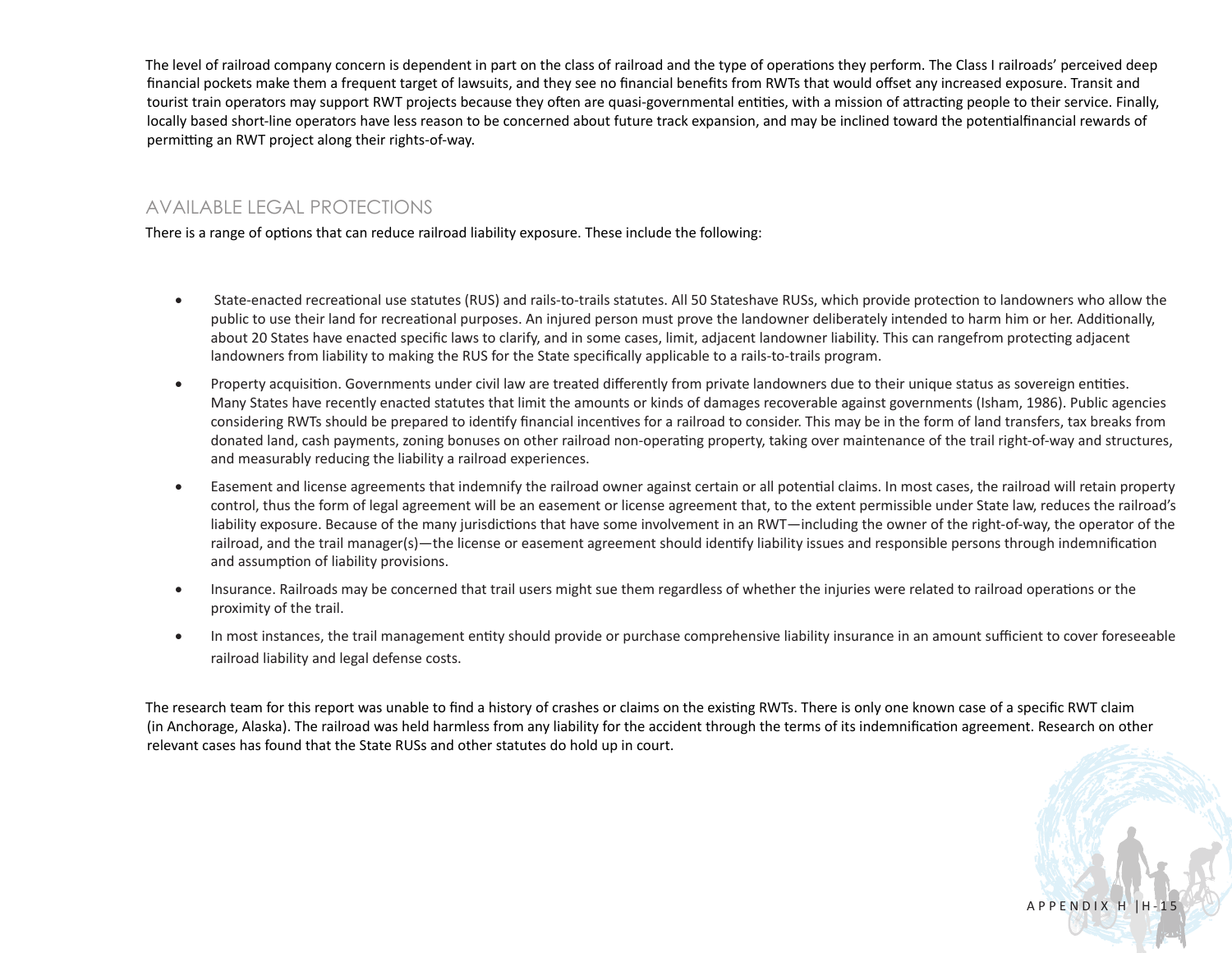#### DESIGN

No national standards or guidelines dictate RWT facility design. Guidance must be pieced together from standards related to shared use paths, pedestrian facilities, railroad facilities, and/or roadway crossings of railroad rights-of-way. Useful documents include the Manual on Uniform Traffic Control Devices, the AASHTO Guide for the Development of Bicycle Facilities (1999), Americans with Disabilities Act publications for trails and pedestrian facilities, and numerous FRA documents regarding grade crossing safety and trespass prevention.

Trail designers should work closely with railroad operations and maintenance staff to achieve a suitable RWT design. The research in this report has shown that well-designed RWTs meet the operational needs of railroads, often providing benefits in the form of reduced trespassing and dumping. A poorly designed RWT will compromise safety and function for both trail users and the railroad.

#### SETBACK DISTANCE

The term "setback" refers to the distance between the paved edge of an RWT and the centerline of the closest active railroad track. Although RWTs currently are operating along train corridors of varying types, speeds, and frequencies, there simply is no consensus on an appropriate setback recommendation. Thus, trail planners should incorporate into the feasibility study an analysis of technical factors relating to setback distance. These should include the following factors:

- • Type, sp eed, and frequency of trains in the corridor;
- Separation technique;
- Topography;
- Sight distance;
- Maintenance requirements; and
- • Historical problems.

Another determining factor may be corridor ownership. Trails proposed for privately owned property, particularly on Class I railroad property, will have to comply with the railroad's own standards. Trail planners need to be aware that the risk of injury should a train derail will be high, even for slow-moving trains. Discussions about liability assignment need to factor this into consideration. For example, an RWT in a constrained area along a low frequency and speed train could be located as close as 3 m (10 ft) from the track centerline assuming that (a) the agency indemnifies the railroad for all RWT-related incidents, (b) separation (e.g., fencing or a solid barrier) is provided, (c) the railroad has no plans for additional tracks or sidings that would be impacted by the RWT, and (d) the RWT is available to the railroad for routine and emergency access. In contrast, along a high speed line located on private property, the railroad may require 15.2 m (50 ft) or more setback or not allow the trail at all.

Because every case is different, the setback distance should be determined on a case-by-case basis after engineering analysis and liability assumption discussions. The minimum setback distance ranges from 3 m (10 ft) to 7.6 m (25 ft), depending on the circumstances. In many cases, additional setback distance may be recommended. The lower setback ditances may be acceptable to the railroad company or agency, RWT agency, and design team in such cases as constrained areas, along relatively low speed and frequency lines, and in areas with a history of trespassing where a trail might help alleviate a current problem. The presence of vertical separation or techniques such as fencing or walls also may allow for a narrower setback.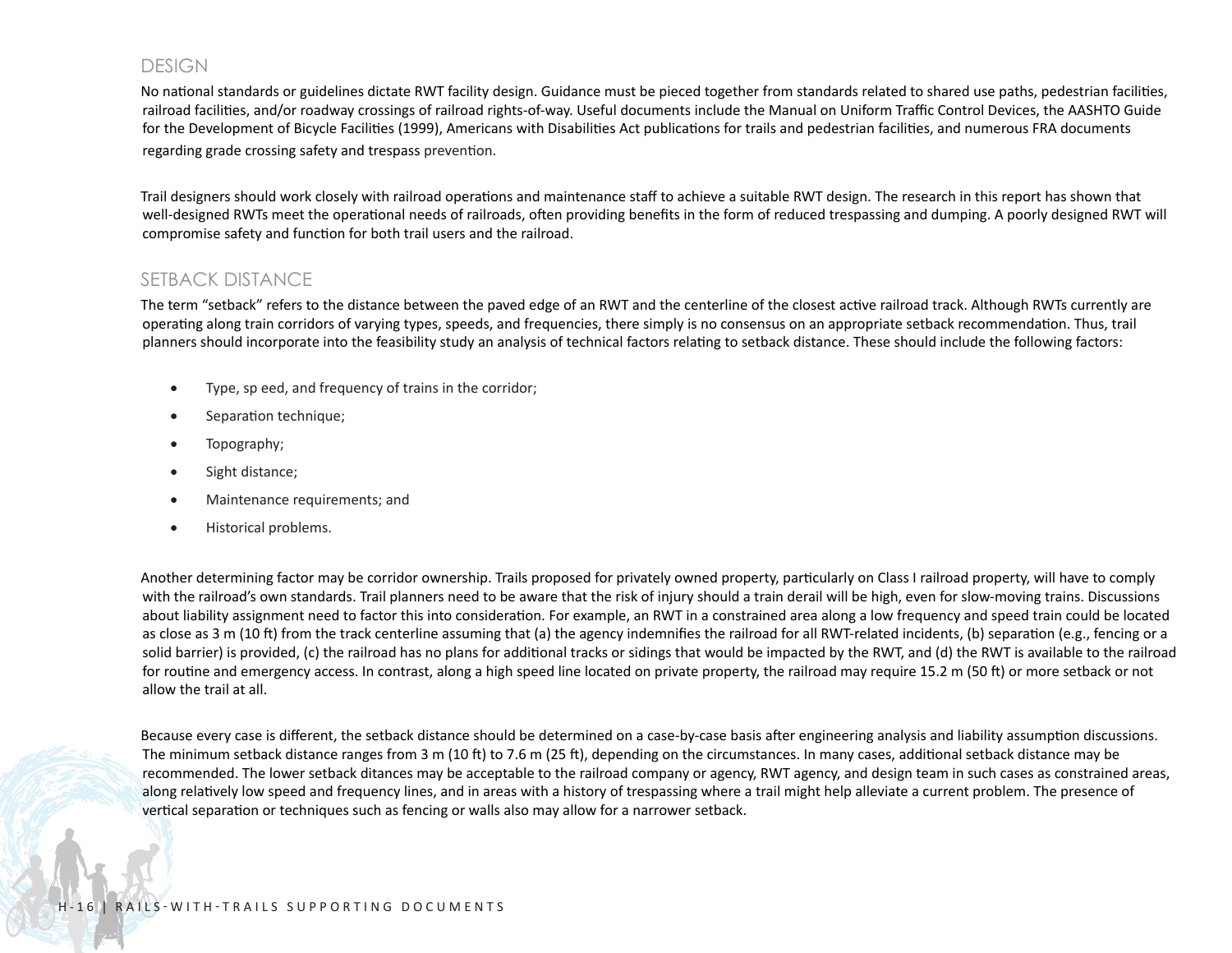#### SEPARATION

This refers to the treatment of the space between an RWT and the closest active railroad tracks, including fences, vegetation, ditches, and other items. More than 70 percent of existing RWTs utilize fencing and other barriers (vegetation, vertical grade, walls, and/or drainage ditches) for separation from adjacent active railroads and other properties. Fencing style varies considerably from chain link to wire, wrought iron, vinyl, steel picket, and wooden rail. From the trail manager's perspective, fencing is considered a mixed blessing. Installing and maintaining fencing is expensive. Improperly maintained fencing is a higher liability risk than no fencing at all. In all but the most heavily constructed fencing, vandals find ways to cut, climb, or otherwise overcome fences to reach their destinations. Fencing may detract from the aesthetic quality of a trail. To the extent possible, RWT planners should adhere to the railroad company's request or requirements for fencing.

#### **CROSSINGS**

The point at which trails cross active tracks is the area of greatest concern to railroads, trail planners, and trail users. When it is necessary to intersect a trail with an active railway, there are three options: an at-grade crossing, a below-grade (underpass) crossing, or an above-grade (overpass) crossing.

#### AT-GRADE CROSSINGS

With many railroads actively working to close existing at-grade roadway-track crossings, consistent with U.S. Department of Transportation policy, new at-grade crossings will be difficult to obtain. Each trail-rail intersection is unique; most locations will require engineering analysis and consultation with existing design standards and guidelines. Issues that should be considered include the following:

- Train frequency and speed;
- Location of the crossing;
- Specific geometrics of the site (angle of the crossing, approach grades, sight distance);
- Crossing surface;
- • Nighttime illumination; and
- • Types of w arning devices (p assive and/or active).

#### GRADE-SEPARATED CROSSINGS

Overpasses and underpasses are expensive and typically are installed in limited circumstances, such as locations where an at-grade crossing would be extremely dangerous due to frequent and/or high speed trains, limited sight distances, or other conditions. How ever, grade-separated crossings eliminate conflicts at trail-rail crossings by completely separating the trail user from the active rail line. Issues to consider include the following:

- • Existing and future railroad operations: Bridges and underpasses must be designed to meet the operational needs of the railroad both in present and future conditions. Trail bridges should be constructed to meet required minimum train clearances and the structural requirements of the rail corridor.
- Safety and security of the facility: Dark, isolated underpasses that are hidden from public view can attract illegal activity. Underpasses should be designed to be as short as possible to increase the amount of light in the underpass.
- • Maintenance: The decision to install a bridge or underpass should be made in full consideration of the additional maintenance these facilities require.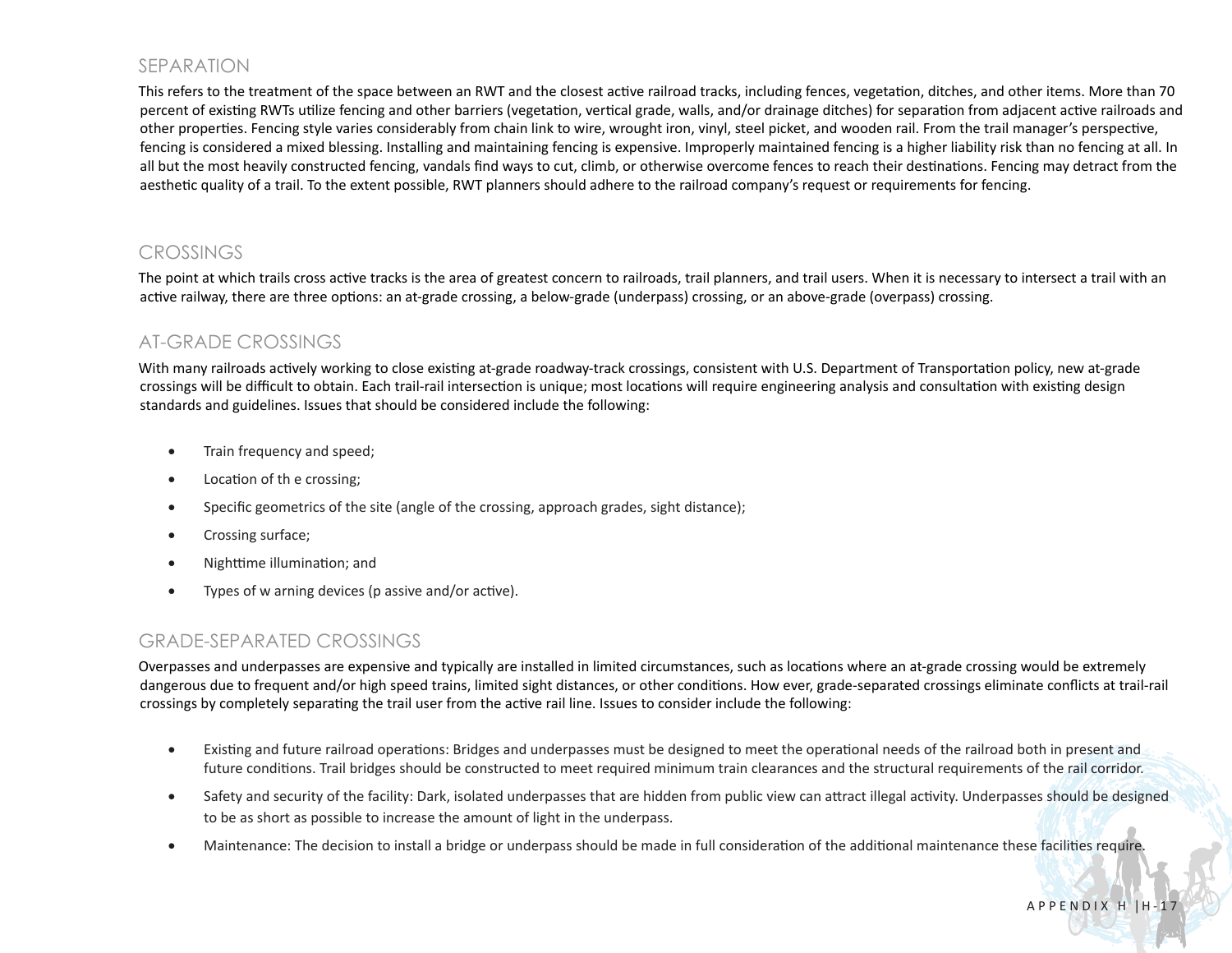#### OTHER DESIGN ISSUES

#### A whole host of other issues that must be considered in RWT design include the following:

- RWT-roadway crossings
- • Utilities
- • Future tracks and sidings
- Trestles and bridges
- **Tunnels**
- • Environmental constraints
- Trailheads and parking areas
- • Landscaping
- **Drainage**
- **Lighting**
- • Signs an d marking

#### OPERATIONS/MAINTENANCE

Once a RWT is constructed, trail maintenance and operations should seek to minimize impacts on railroad companies and offer a safe and pleasant use experience Representatives from railroad operating, track, and signal departments should be invited for technical discussions and advice in the feasibility analysis phase of an RWT. RWT proponents should consider the maintenance and access needs of the railroad operator in the alignment and design of the RWT. In areas with narrower than 7.6 m (25 ft) setback, the trail likely will be used as a shared maintenance road. In all cases, the railroad should be provided adequate room and means for access to and maintenance of its tracks and other facilities. The feasibility study and easement/license agreement also should identify the designs and costs of any improvements that would become the responsibilit of the RWT agency.

Trail managers should develop a phasing and management plan and program for the RWT. Trail managers should consult with railroad engineering and operating departments to determine the appropriate steps, approvals, permits, designs, and other requirements. They should ensure that the proposed RWT does not increase railroad employee stress or decrease their safety. An education and outreach plan should be part of the trail plan. Trail managers should provide supplemental information through maps, bicycle rental and support services, trail user groups, and other avenues. Trail managers also should develop, in coordination with local law enforcement and the railroad, a security and enforcement plan, and develop and post RWT user regulations.